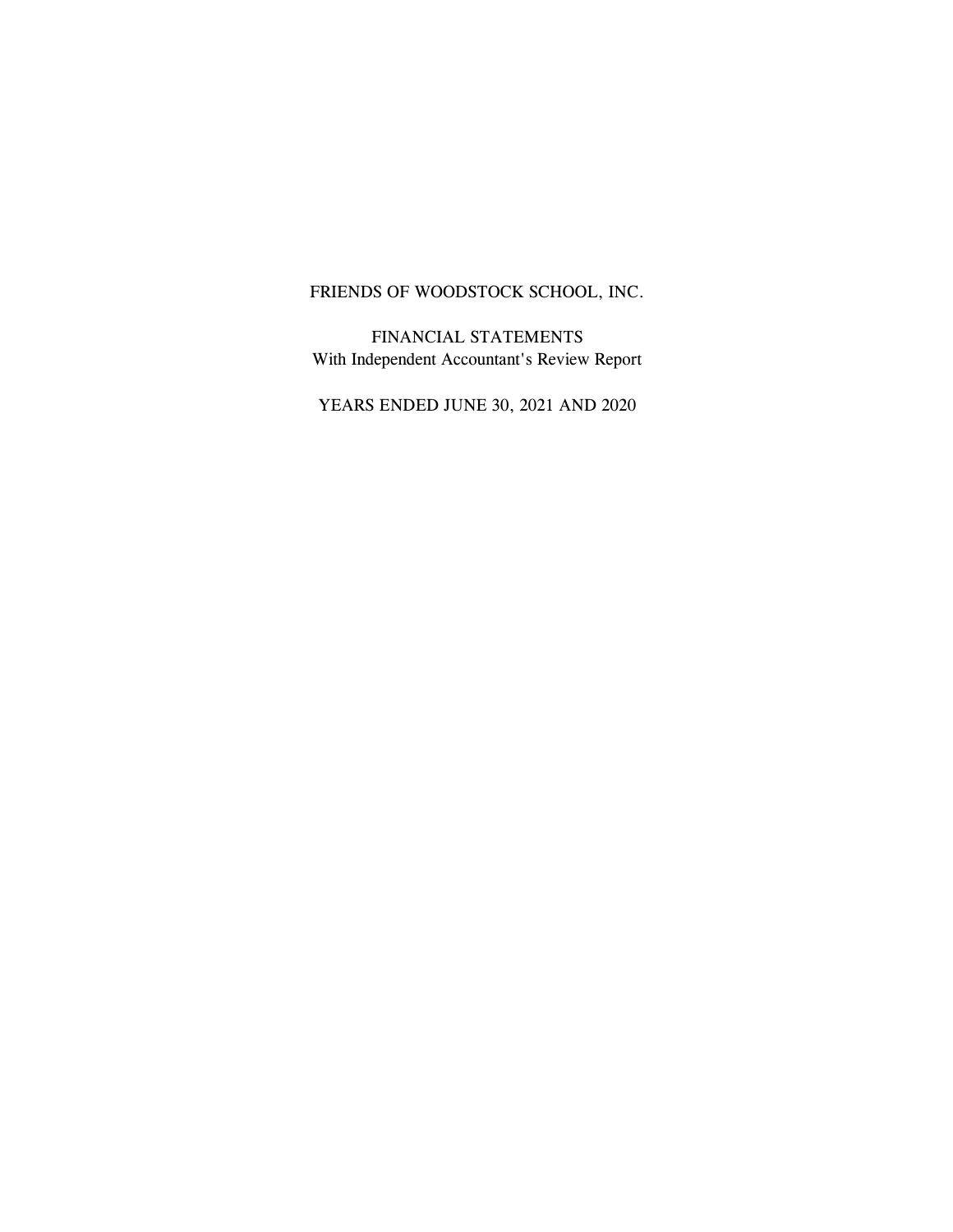# FINANCIAL STATEMENTS

# YEARS ENDED JUNE 30, 2021 AND 2020

# TABLE OF CONTENTS

| INDEPENDENT ACCOUNTANT'S REVIEW REPORT                                    | $2 - 3$ |
|---------------------------------------------------------------------------|---------|
| STATEMENTS OF FINANCIAL POSITION<br>June 30, 2021 and 2020                | 4       |
| STATEMENTS OF ACTIVITIES<br>Years ended June 30, 2021 and $2020$          | 5       |
| STATEMENTS OF FUNCTIONAL EXPENSES<br>Years ended June 30, 2021 and $2020$ | 6       |
| <b>STATEMENTS OF CASH FLOWS</b><br>Years ended June 30, 2021 and $2020$   |         |
| NOTES TO FINANCIAL STATEMENTS                                             | 8 - 17  |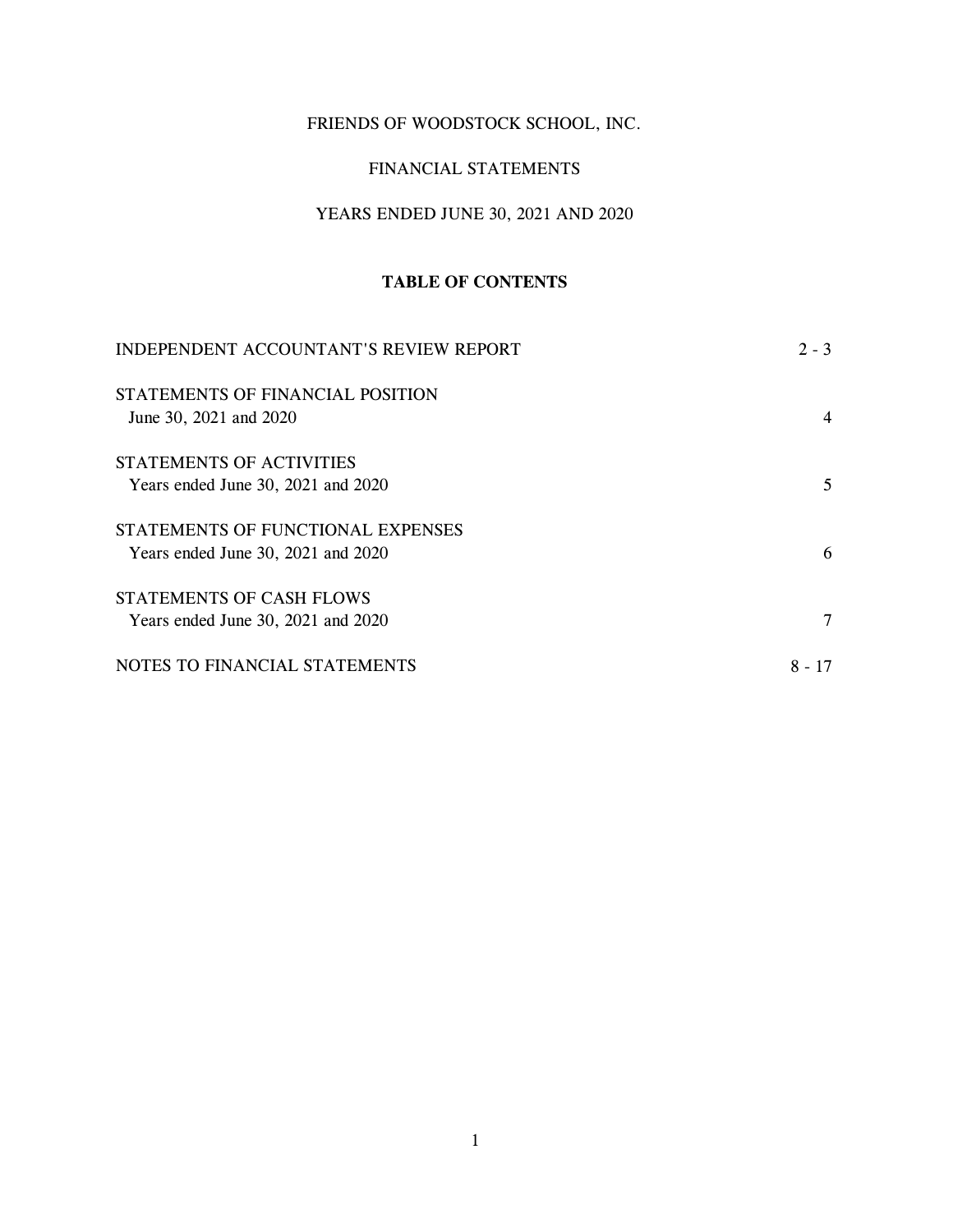

# INDEPENDENT ACCOUNTANT'S REVIEW REPORT

April 13, 2022

Board of Directors Friends of Woodstock School, Inc. Freeland, Washington

We have reviewed the accompanying statement of financial position of Friends of Woodstock School, Inc. (a nonprofit corporation), as of June 30, 2021, and the related statements of activities, functional expenses and cash flows for the year then ended, and the related notes to the financial statements. A review includes primarily applying analytical procedures to management's financial data and making inquiries of management. A review is substantially less in scope than an audit, the objective of which is the expression of an opinion regarding the financial statements as a whole. Accordingly, we do not express such an opinion.

# Management's Responsibility for the Financial Statements

Management is responsible for the preparation and fair presentation of these financial statements in accordance with accounting principles generally accepted in the United States of America; this includes the design, implementation, and maintenance of internal control relevant to the preparation and fair presentation of financial statements that are free from material misstatement, whether due to fraud or error.

#### Accountant's Responsibility

Our responsibility is to conduct the review in accordance with Statements on Standards for Accounting and Review Services promulgated by the Accounting and Review Services Committee of the AICPA. Those standards require us to perform procedures to obtain limited assurance as a basis for reporting whether we are aware of any material modifications that should be made to the financial statements for them to be in accordance with accounting principles generally accepted in the United States of America. We believe that the results of our procedures provide a reasonable basis for our conclusion.

#### Accountant's Conclusion

Based on our review, we are not aware of any material modifications that should be made to the accompanying financial statements in order for them to be in accordance with accounting principles generally accepted in the United States of America.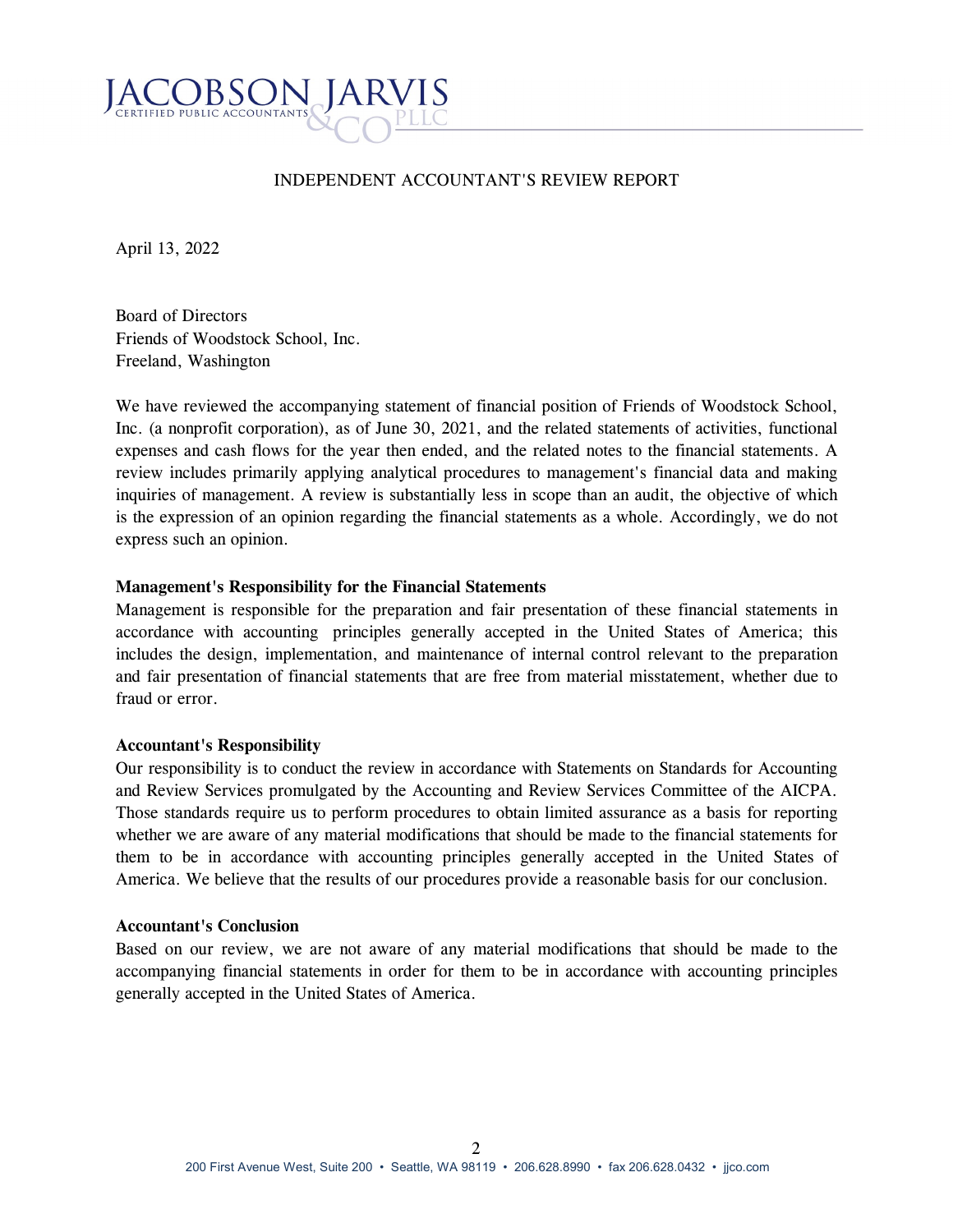

## Other Matters

The June 30, 2020 financial statements were reviewed by other accountants and their report thereon, dated March 22, 2021, stated they were not aware of any material modifications that should be made to those statements for them to be in conformity with accounting principles generally accepted in the United States of America. However, a review is substantially less in scope than an audit and does not provide a basis for the expression of an opinion on the financial statements.

Jacoken Jarried & Co, PLLC

Jacobson Jarvis & Co, PLLC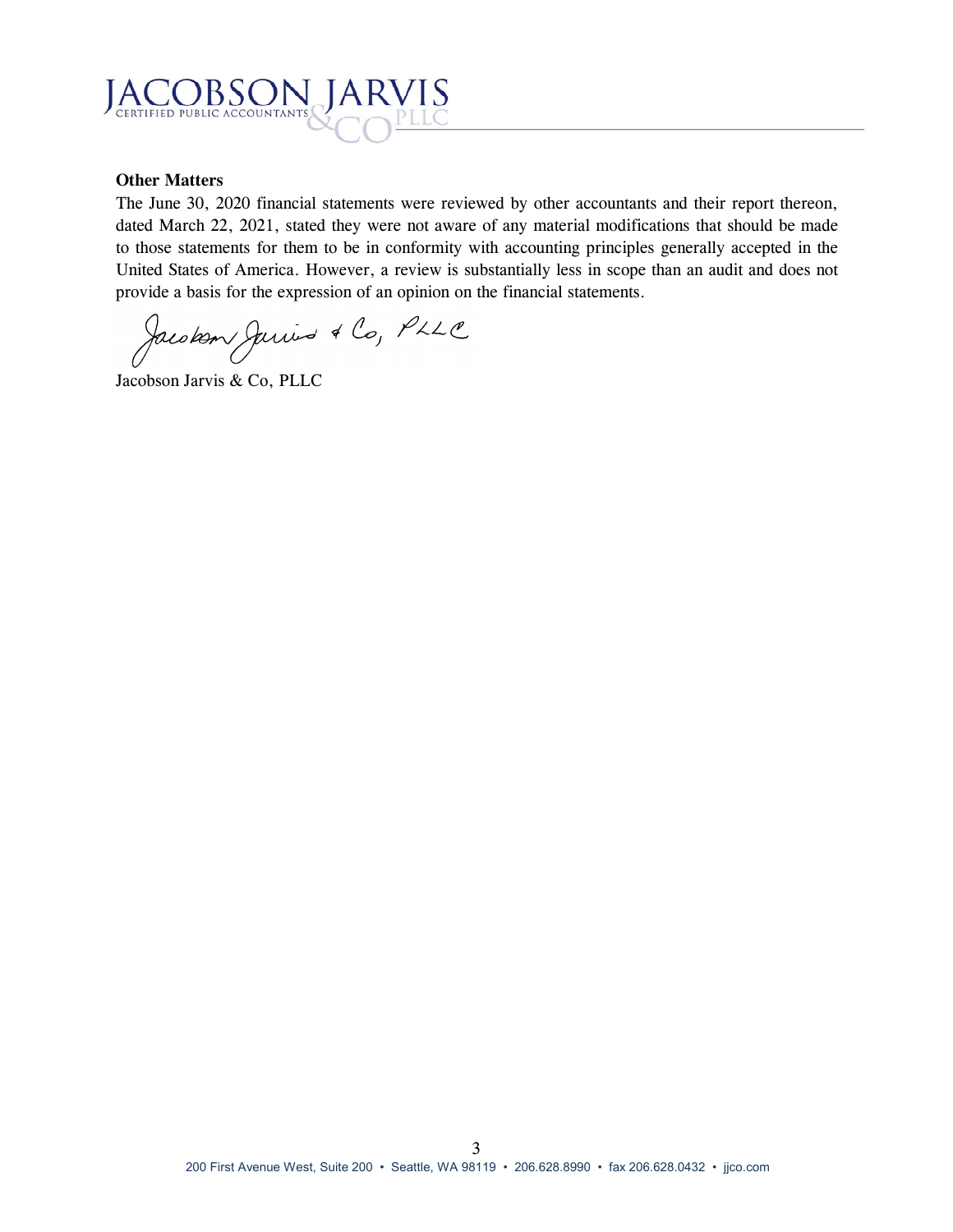# STATEMENTS OF FINANCIAL POSITION

# JUNE 30, 2021 AND 2020

# **ASSETS**

|                                      | 2021            | 2020          |
|--------------------------------------|-----------------|---------------|
| <b>Current Assets</b>                |                 |               |
| Cash and Cash Equivalents            | \$<br>85,386    | 106,757<br>\$ |
| Investments                          | 3,034,703       | 2,972,224     |
| Promise to Give                      | 18,000          |               |
| Prepaids and Deposits                | 7,409           | 4,395         |
| <b>Total Current Assets</b>          | 3,145,498       | 3,083,376     |
| Promise to Give - Long-Term          |                 | 18,000        |
| <b>Assets Held in Trust</b>          | 328,640         | 281,567       |
| <b>Endowment Investments</b>         | 3,447,598       | 2,848,450     |
|                                      | \$6,921,736     | \$ 6,231,393  |
| <b>LIABILITIES AND NET ASSETS</b>    |                 |               |
|                                      | 2021            | 2020          |
| <b>Current Liabilities</b>           |                 |               |
| <b>Accounts Payable</b>              | \$<br>73        | \$<br>67      |
| <b>Grants Payable</b>                | 46,000          | 46,000        |
| <b>Total Current Liabilities</b>     | 46,073          | 46,067        |
| <b>Net Assets</b>                    |                 |               |
| <b>Without Donor Restriction</b>     | 2,793,406       | 2,526,115     |
| <b>With Donor Restriction</b>        |                 |               |
| <b>Purpose Restrictions</b>          | 1,510,351       | 1,168,466     |
| <b>Perpetual Restrictions</b>        | 2,571,906       | 2,490,745     |
| <b>Total With Donor Restrictions</b> | 4,082,257       | 3,659,211     |
| <b>Total Net Assets</b>              | 6,875,663       | 6,185,326     |
|                                      | 6,921,736<br>P. | \$6,231,393   |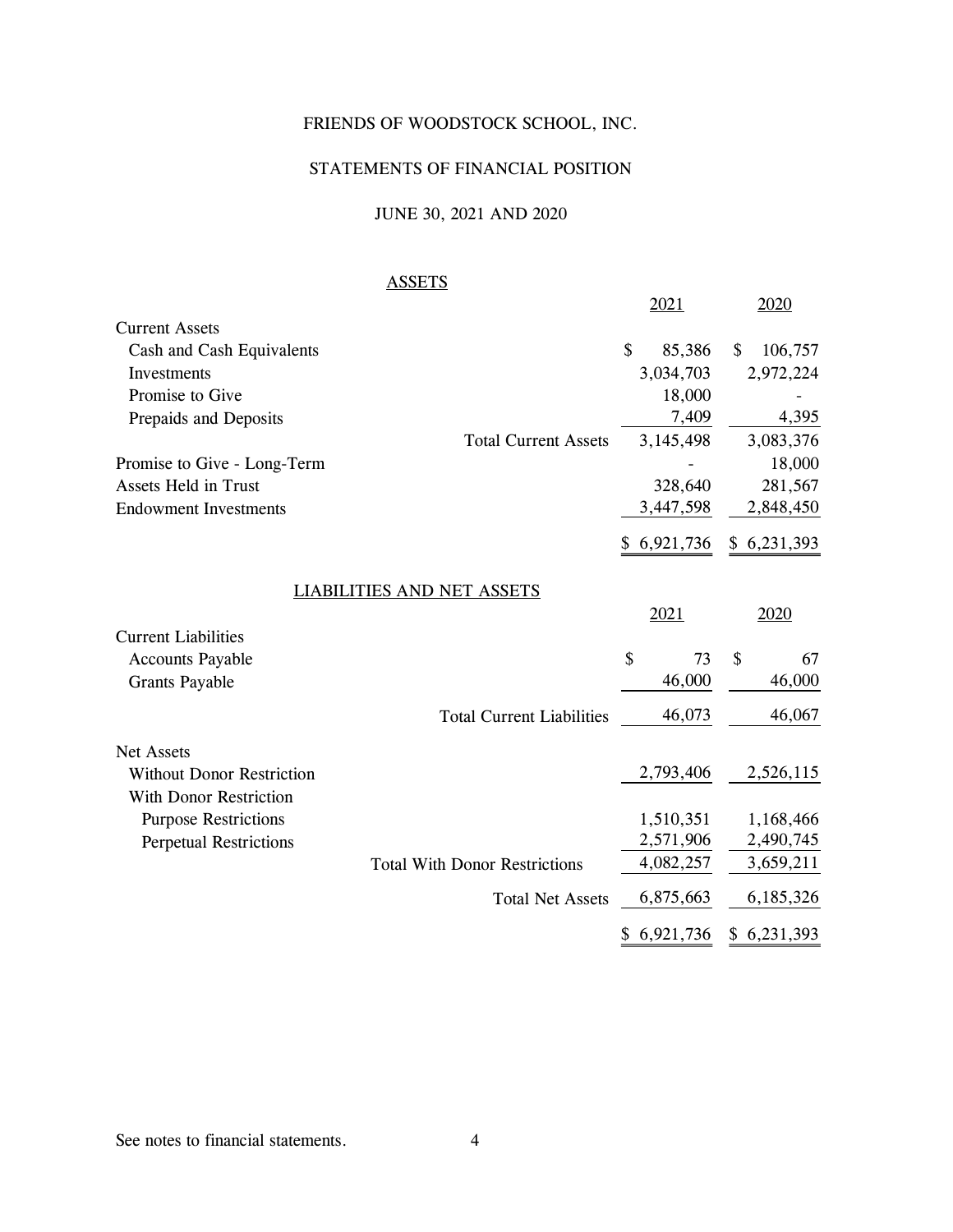|                                       |                               | 2021                           |                                     |               | 2020                           |                        |                         |                                                |  |  |
|---------------------------------------|-------------------------------|--------------------------------|-------------------------------------|---------------|--------------------------------|------------------------|-------------------------|------------------------------------------------|--|--|
|                                       |                               | <b>With Donor Restrictions</b> |                                     |               | <b>With Donor Restrictions</b> |                        |                         |                                                |  |  |
|                                       | Without donor<br>restrictions | Purpose<br>restriction         | Perpetual in<br>nature              | Total         | Without donor<br>restrictions  | Purpose<br>restriction | Perpetual in<br>nature  | Total                                          |  |  |
| Public Support and Revenue            |                               |                                |                                     |               |                                |                        |                         |                                                |  |  |
| Contributions<br>Conference Revenue   | \$<br>77,244                  | 123,819                        | $\boldsymbol{\mathsf{S}}$<br>22,752 | \$<br>223,815 | \$<br>82,557<br>53,936         | 92,464<br>$\mathbb{S}$ | 22,896<br>$\mathcal{S}$ | 197,917<br>$\boldsymbol{\mathsf{S}}$<br>53,936 |  |  |
| <b>Interest and Dividends</b>         | 55,544                        | 42,076                         |                                     | 97,620        | 41,894                         | 59,735                 |                         | 101,629                                        |  |  |
| Return on Investments                 | 625,594                       | 623,722                        |                                     | 1,249,316     | (40, 191)                      | (37, 879)              |                         | (78,070)                                       |  |  |
| Change in Assets Held in Trust        | 47,073                        |                                |                                     | 47,073        | (10, 121)                      |                        |                         | (10, 121)                                      |  |  |
| Pledge Bad Debt Write-Off             |                               |                                |                                     |               | 8,000                          |                        | (8,000)                 |                                                |  |  |
| Other Revenue                         | 470                           |                                |                                     | 470           | 7,006                          |                        |                         | 7,006                                          |  |  |
| Transfer for Mandatory Accumulation   | (340)                         | (58,069)                       | 58,409                              |               | 120                            | (14, 427)              | 14,307                  |                                                |  |  |
| Net Assets Released from Restrictions | 389,663                       | (389, 663)                     |                                     |               | 54,653                         | (54, 653)              |                         |                                                |  |  |
| Total Public Support and Revenue      | 1,195,248                     | 341,885                        | 81,161                              | 1,618,294     | 197,854                        | 45,240                 | 29,203                  | 272,297                                        |  |  |
| <b>Expenses</b>                       |                               |                                |                                     |               |                                |                        |                         |                                                |  |  |
| <b>Program Services</b>               | 824,804                       |                                |                                     | 824,804       | 140,200                        |                        |                         | 140,200                                        |  |  |
| Management and General                | 75,666                        |                                |                                     | 75,666        | 86,694                         |                        |                         | 86,694                                         |  |  |
| Fundraising                           | 27,487                        |                                |                                     | 27,487        | 27,986                         |                        |                         | 27,986                                         |  |  |
| <b>Total Expenses</b>                 | 927,957                       |                                |                                     | 927,957       | 254,880                        |                        |                         | 254,880                                        |  |  |
| Total Change in Net Assets            | 267,291                       | 341,885                        | 81,161                              | 690,337       | (57, 026)                      | 45,240                 | 29,203                  | 17,417                                         |  |  |
| Net Assets - Beginning of Year        | 2,526,115                     | 1,168,466                      | 2,490,745                           | 6,185,326     | 2,583,141                      | 1,123,226              | 2,461,542               | 6,167,909                                      |  |  |
| Net Assets - End of Year              | \$2,793,406                   | \$1,510,351                    | \$2,571,906                         | \$6,875,663   | \$2,526,115                    | \$1,168,466            | \$2,490,745             | \$6,185,326                                    |  |  |

# STATEMENTS OF ACTIVITIES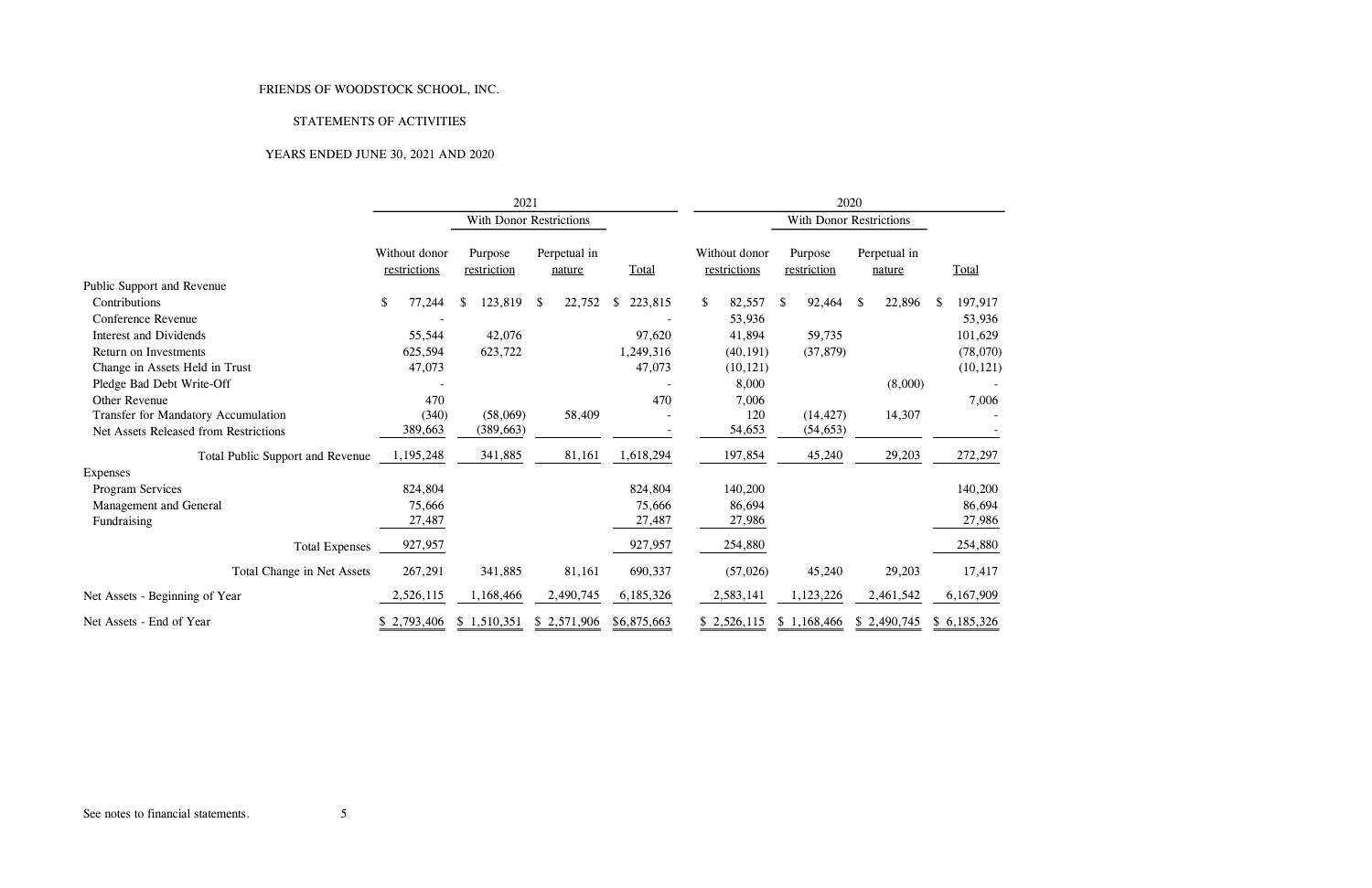|                                     |                       |                         |                        | 2021                                |               |            | 2020     |               |         |              |                          |    |         |  |
|-------------------------------------|-----------------------|-------------------------|------------------------|-------------------------------------|---------------|------------|----------|---------------|---------|--------------|--------------------------|----|---------|--|
|                                     |                       |                         | Management             |                                     |               | Management |          |               |         |              |                          |    |         |  |
|                                     |                       | Program                 | and                    | Fundraising                         |               |            | Program  |               | and     |              | Fundraising              |    |         |  |
|                                     |                       | services                | general                | activities                          | Total         |            | services |               | general | activities   |                          |    | Total   |  |
| Salaries and Wages                  | \$                    | 20,710                  | 36,432<br>$\mathbb{S}$ | 20,594<br>$\boldsymbol{\mathsf{S}}$ | 77,736<br>\$  | \$         | 20,969   | $\mathcal{S}$ | 37,547  | $\mathbb{S}$ | 20,445                   | \$ | 78,961  |  |
| Payroll Taxes                       |                       | 1,628                   | 3,905                  | 976                                 | 6,509         |            |          |               | 6,866   |              |                          |    | 6,866   |  |
| <b>Employee Benefits</b>            |                       | 1,010                   | 2,423                  | 605                                 | 4,038         |            | 1,006    |               | 2,415   |              | 604                      |    | 4,025   |  |
|                                     |                       | 23,348                  | 42,760                 | 22,175                              | 88,283        |            | 21,975   |               | 46,828  |              | 21,049                   |    | 89,852  |  |
| <b>Designated Grants</b>            |                       | 676,022                 |                        | $\blacksquare$                      | 676,022       |            | 41,153   |               |         |              | $\blacksquare$           |    | 41,153  |  |
| Scholarship Grants                  |                       | 116,579                 |                        | $\blacksquare$                      | 116,579       |            | 13,500   |               |         |              |                          |    | 13,500  |  |
| Professional Fees                   |                       | 2,170                   | 7,758                  | 1,302                               | 11,230        |            | 331      |               | 8,664   |              | 199                      |    | 9,194   |  |
| Occupancy                           |                       | 2,791                   | 6,698                  | 1,675                               | 11,164        |            | 2,378    |               | 5,708   |              | 1,427                    |    | 9,513   |  |
| Printing/Publications               |                       | 1,229                   | 5,428                  | 737                                 | 7,394         |            | 315      |               | 997     |              | 1,720                    |    | 3,032   |  |
| <b>Bank Fees</b>                    |                       |                         | 6,135                  |                                     | 6,135         |            |          |               | 6,915   |              | $\overline{\phantom{a}}$ |    | 6,915   |  |
| Maintenance                         |                       | 1,013                   | 2,430                  | 608                                 | 4,051         |            | 409      |               | 1,221   |              | 245                      |    | 1,875   |  |
| Insurance                           |                       | 609                     | 1,460                  | 365                                 | 2,434         |            | 611      |               | 1,465   |              | 366                      |    | 2,442   |  |
| Telephone/Internet/Conference Calls |                       | 426                     | 926                    | 255                                 | 1,607         |            | 1,297    |               | 3,114   |              | 778                      |    | 5,189   |  |
| Postage and Shipping                |                       | 265                     | 1,136                  | 160                                 | 1,561         |            | 204      |               | 750     |              | 751                      |    | 1,705   |  |
| Office Supplies                     |                       | 343                     | 878                    | 205                                 | 1,426         |            | 509      |               | 840     |              | 305                      |    | 1,654   |  |
| Miscellaneous                       |                       | 9                       | 41                     | 5                                   | 55            |            |          |               | 87      |              | 896                      |    | 983     |  |
| Travel                              |                       |                         | 16                     |                                     | 16            |            | 435      |               | 999     |              | 250                      |    | 1,684   |  |
| Conferences                         |                       |                         | $\blacksquare$         | $\blacksquare$                      |               |            | 57,083   |               |         |              | $\overline{\phantom{a}}$ |    | 57,083  |  |
| <b>Bad Debt</b>                     |                       |                         |                        |                                     |               |            |          |               | 8,000   |              |                          |    | 8,000   |  |
| <b>Office Relocation</b>            |                       |                         |                        |                                     |               |            |          |               | 1,106   |              |                          |    | 1,106   |  |
|                                     | <b>Total Expenses</b> | 824,804<br><sup>2</sup> | \$<br>75,666           | $\boldsymbol{\mathsf{S}}$<br>27,487 | 927,957<br>\$ |            | 140,200  | \$            | 86,694  |              | 27,986                   | \$ | 254,880 |  |

# STATEMENTS OF FUNCTIONAL EXPENSES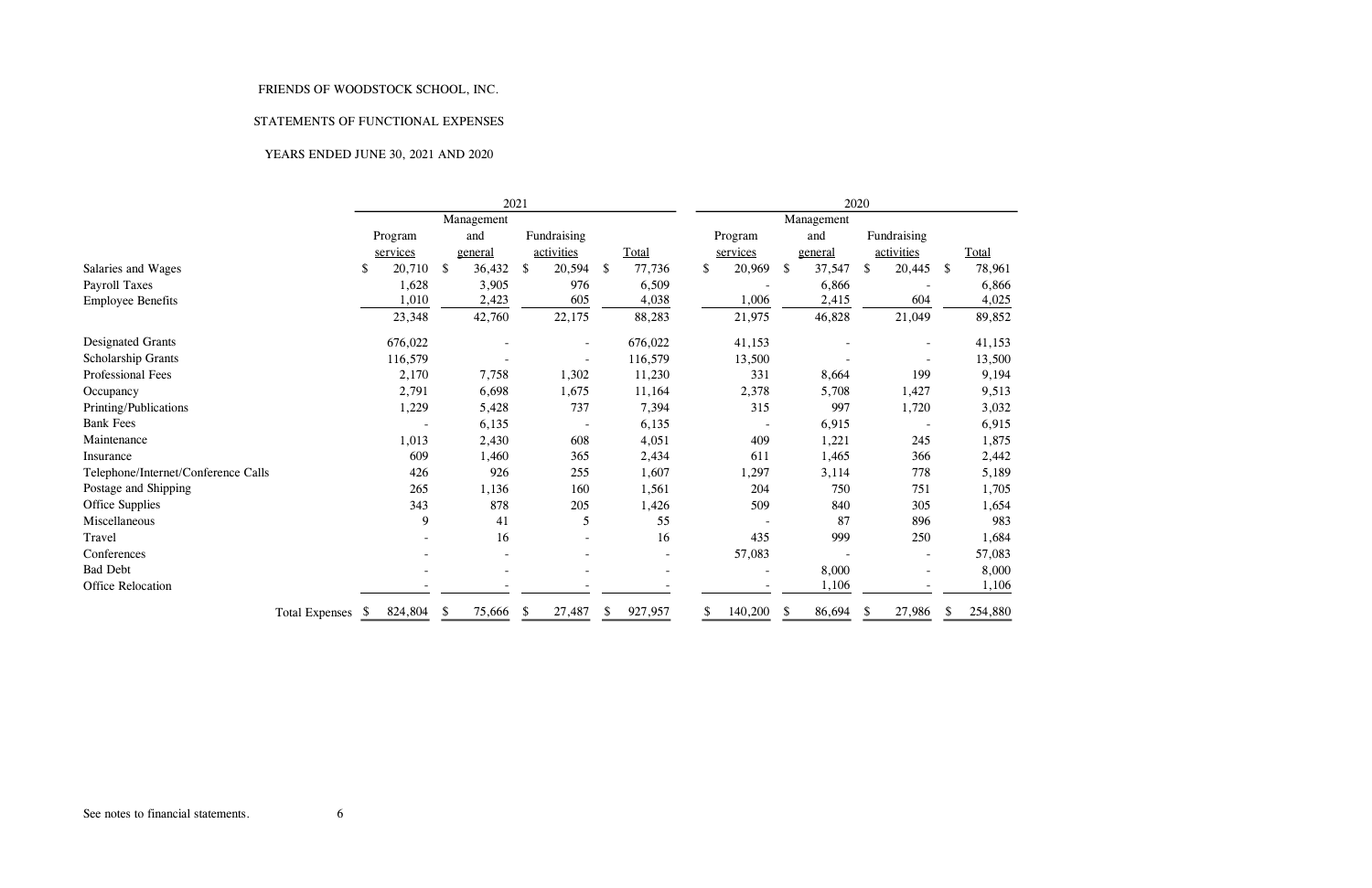# STATEMENTS OF CASH FLOWS

|                                                      | 2021          |     | 2020        |
|------------------------------------------------------|---------------|-----|-------------|
| <b>Cash Flows from Operating Activities</b>          |               |     |             |
| Cash Received from:                                  |               |     |             |
| Donors                                               | \$<br>201,063 | \$. | 205,777     |
| Investment                                           |               |     | 77,290      |
| Other revenue                                        | 470           |     | 60,942      |
| Cash Paid for:                                       |               |     |             |
| Grants                                               | (795, 615)    |     | (103, 153)  |
| Personnel                                            | (77, 736)     |     | (89, 852)   |
| Services and supplies                                | (57, 614)     |     | (145, 771)  |
| Net Cash (Used) Provided by Operating Activities     | (729, 432)    |     | 5,233       |
| <b>Cash Flows from Investing Activities</b>          |               |     |             |
| Purchases of investments                             |               |     | (3,602,153) |
| Proceeds from sale of investments                    | 685,309       |     | 3,583,978   |
| Net Cash Provided (Used) by Investing Activities     | 685,309       |     | (18, 175)   |
| <b>Cash Flows Provided by Financing Activities</b>   |               |     |             |
| Proceeds from contributions restricted to endowments | 22,752        |     | (5,897)     |
| Changes in Cash and Cash Equivalents                 | (21, 371)     |     | (18, 839)   |
| Cash and Cash Equivalents - Beginning of Year        | 106,757       |     | 125,596     |
| Cash and Cash Equivalents - End of Year              | \$<br>85,386  | S   | 106,757     |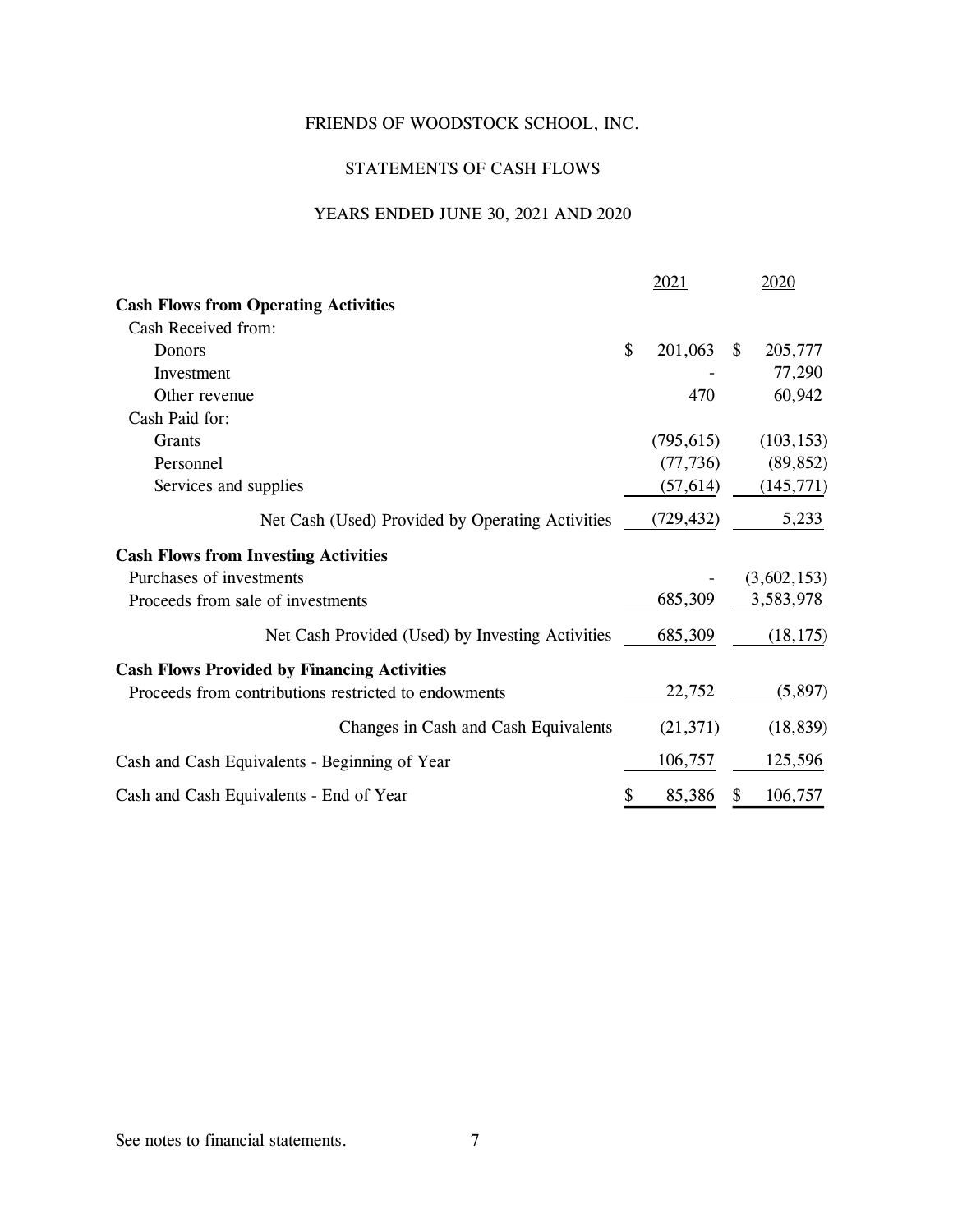# NOTES TO FINANCIAL STATEMENTS

#### YEARS ENDED JUNE 30, 2021 AND 2020

#### NOTE A - ORGANIZATION AND SIGNIFICANT ACCOUNTING POLICIES

Friends of Woodstock School (FWS) is organized and operated exclusively for charitable and educational purposes, in particular, to furnish financial and administrative aid and support for educational programs in the United States and foreign countries.

#### Basis of Presentation

Friends of Woodstock School presents its financial statements on an accrual basis of accounting in accordance with FASB Accounting Standards Codification (ASC) 958, Not-for-Profit Entities. Under FASB ASC 958, Friends of Woodstock School is required to report information regarding its financial position and activities based on the existence or absence of donor- or grantor-imposed restrictions. Accordingly, net assets and changes therein are classified and reported as follows:

Net Assets without Donor Restrictions – Net assets available for use in general operations and not subject to donor (or certain grantor) restrictions.

Net Assets with Donor Restrictions – Net assets subject to donor- (or certain grantor-) imposed restrictions. Some donor-imposed restrictions are temporary in nature, such as those that will be met by the passage of time or other events specified by the donor. Other donor-imposed restrictions are perpetual in nature, where the donor stipulates that resources be maintained in perpetuity.

Net assets with donor restrictions consist of the following: Net Assets with Donor Restrictions – Net assets subject to donor- (or certain grantor-) imposed restrictions. Some donor-imposed restrictions are temporary in nature, such as those that will be met by passage of time or other events specified by donor. Other donor-imposed restrictions are perpetual in nature, where the donor stipulates that resources be maintained in perpetuity.

|                               | <u>June 30, 2020</u> |   | <b>Additions</b> | Releases |            | <b>Transfers</b> |           | June 30, 2021 |
|-------------------------------|----------------------|---|------------------|----------|------------|------------------|-----------|---------------|
| <b>Purpose Restrictions:</b>  |                      |   |                  |          |            |                  |           |               |
| <b>Designated Projects</b>    | \$<br>336,119        | S | 104,991          | S.       | (222, 507) | -S               | 240       | \$<br>218,843 |
| Scholarships                  | 369,032              |   | 420,156          |          | (116, 579) |                  | 100       | 672,709       |
| <b>Staff Development</b>      | 188,989              |   | 1,130            |          |            |                  |           | 190,119       |
| <b>Staff Recruitment</b>      | 50,577               |   |                  |          | (50, 577)  |                  |           |               |
| Legacy                        | 223,749              |   | 263,340          |          |            |                  | (58, 409) | 428,680       |
|                               | 1,168,466            |   | 789,617          |          | (389, 663) |                  | (58,069)  | 1,510,351     |
| <b>Perpetual Restrictions</b> | 2,490,745            |   | 22,752           |          |            |                  | 58,409    | 2,571,906     |
|                               | 3,659,211            | S | 812,369          |          | (389, 663) | \$               | 340       | 4,082,257     |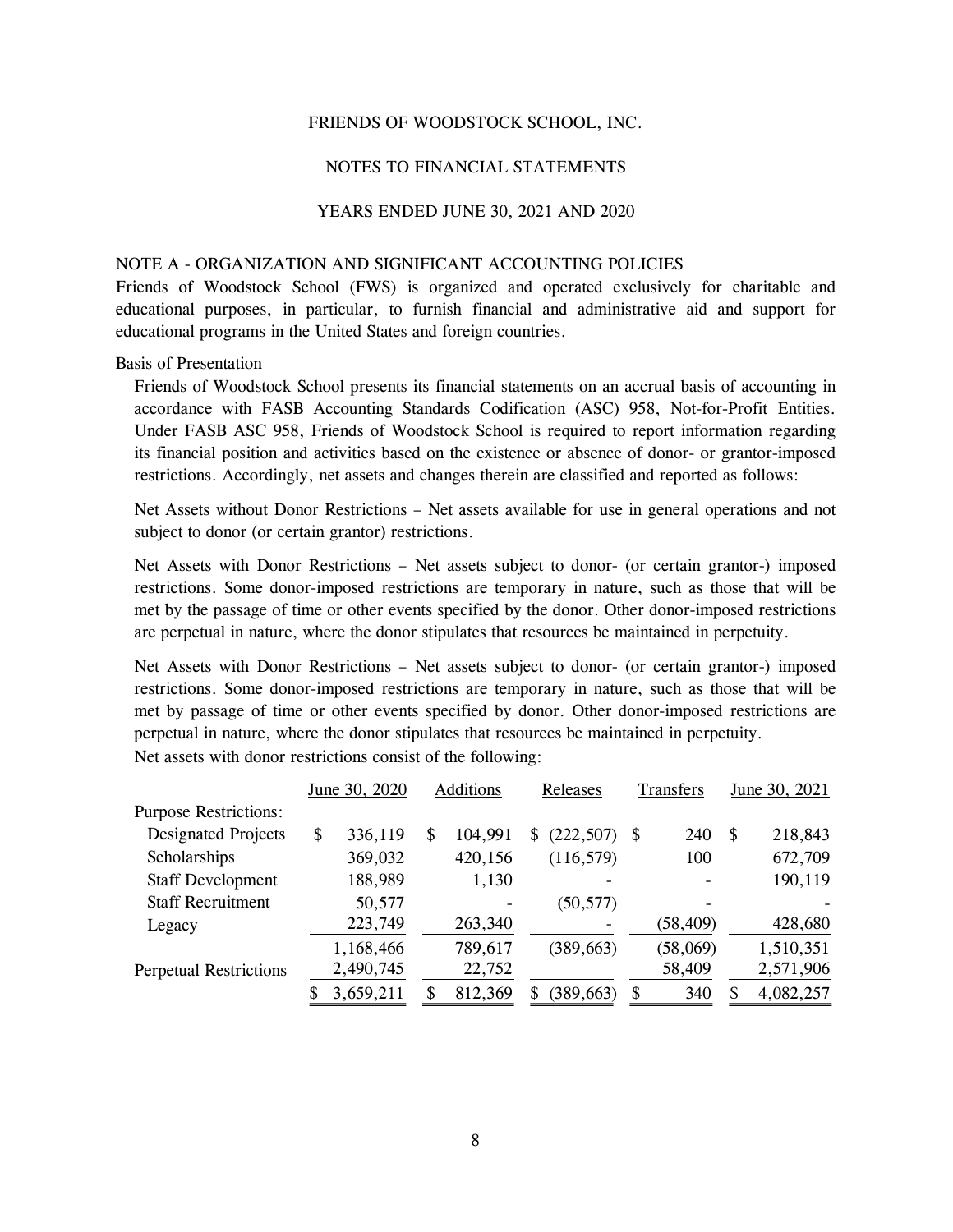# NOTES TO FINANCIAL STATEMENTS

#### YEARS ENDED JUNE 30, 2021 AND 2020

#### Income Taxes NOTE A - ORGANIZATION AND SIGNIFICANT ACCOUNTING POLICIES (continued)

The Internal Revenue Service has recognized Friends of Woodstock School, Inc. as exempt from federal income taxes under provision of Section 501(a) of the Internal Revenue Code as an entity described in Section 501(c)(3) and not as a private foundation.

#### Cash and Cash Equivalents

Cash and cash equivalents represent checking and money market accounts.

Fair Value Measurements

In accordance with financial accounting standards, a three-tiered hierarchy of input levels is used for measuring fair value. Financial accounting standards defines fair value as the price that would be received to sell an asset or paid to transfer a liability in an orderly transaction between market participants at the measurement date. Valuation techniques utilized to determine fair value are consistently applied. The three tiers of inputs used for fair value measurements are as follows:

Level 1: Fair values are based on quoted prices in active markets for identical assets and liabilities.

Level 2: Fair values are based on observable inputs that include: quoted market prices for similar assets or liabilities; quoted market prices that are not in an active market; or other inputs that are observable in the market and can be corroborated by observable market data for substantially the full term of the assets.

Level 3: Fair values are calculated by the use of pricing models and/or discounted cash flow methodologies, and may require significant management judgment or estimation. These methodologies may result in a significant portion of the fair value being derived from unobservable data.

Assets and liabilities carried at fair value on a nonrecurring basis using level 2 inputs generally include donated goods, facilities and services. Long-term promises to give are valued on a nonrecurring basis using the net present value of future cash flows discounted at a risk-free rate of return which is a level 3 input.

Investments

Investments are reported at their fair values in the statements of financial position.

Furniture and Equipment

Furniture and equipment are stated at cost or if donated at fair market value at the date of donation. Furniture and equipment costing over \$1,000 are capitalized and depreciated over their useful lives of three to five years using the straight-line method. As of June 30, 2021, property and equipment of \$5,753 was fully depreciated.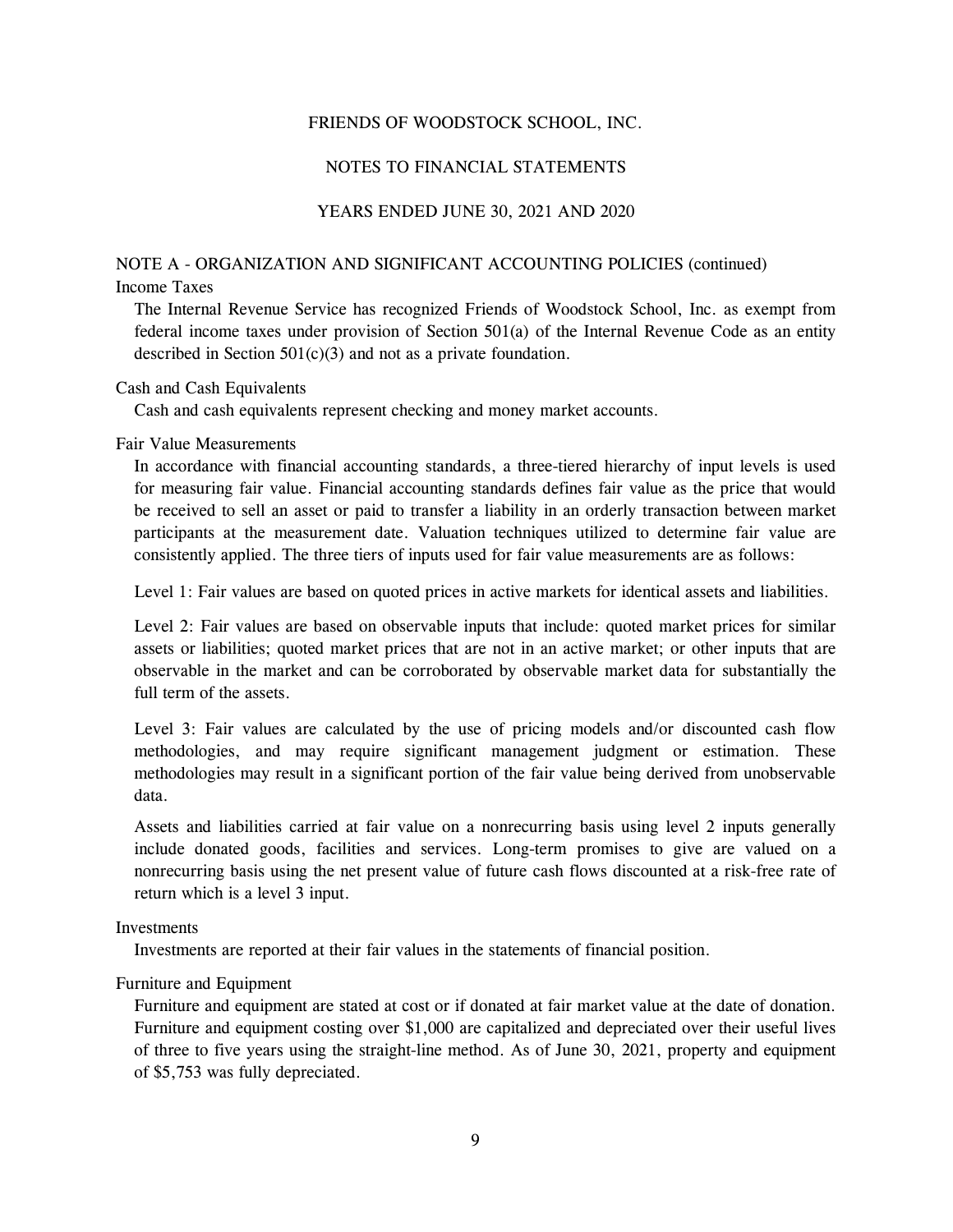## NOTES TO FINANCIAL STATEMENTS

# YEARS ENDED JUNE 30, 2021 AND 2020

# NOTE A - ORGANIZATION AND SIGNIFICANT ACCOUNTING POLICIES (continued)

Promises to Give

Promises to give are shown at net realizable value. Unconditional promises to give are recognized as revenues in the period received and as assets, decreases of liabilities, or expenses depending on the form of the benefits received. Conditional promises to give recognize when the conditions on which they depend are substantially met.

Unconditional promises to give as of June 30, 2021 and 2020 were due as follows:

| Receivable in less than one year             | 50,000   |
|----------------------------------------------|----------|
| Receivable in one to five years              |          |
| Total unconditional promises to give         | 50,000   |
| Less:                                        |          |
| Allowance for uncollectible promises to give | (25,000) |
| Discount to present value                    | (7,000)  |
|                                              | 18,000   |

Promises to give receivable in more than one year are discounted to present value using a risk-free rate of return of 3.5%.

#### Grants Payable

Grants payable consist of unconditional funding commitments made to Woodstock School.

## Donated Assets

Donated marketable securities and other non-cash donations are recorded as contributions at their fair value at the date of donation.

#### Support and Revenue Recognition

FWS recognizes revenue from conference fees in the period the conference is held. FWS recognizes contributions when cash, securities, other assets, an unconditional promise to give, or notification of a beneficial interest is received. Conditional promises to give, that is, those with a measurable performance or other barrier, and a right of return or release, are not recognized until the conditions on which they depend have been met.

Contributions restricted by donors are reported as increases in net assets with donor restrictions when received. When a restriction expires (that is, when a stipulated time restriction ends or purpose restriction is accomplished), net assets with donor restrictions are reclassified to net assets without donor restrictions and reported in the statement of activities as net assets released from restriction. Gifts of long-lived assets and gifts of cash restricted for the acquisition of long-lived assets are released from restriction when the assets are placed in service.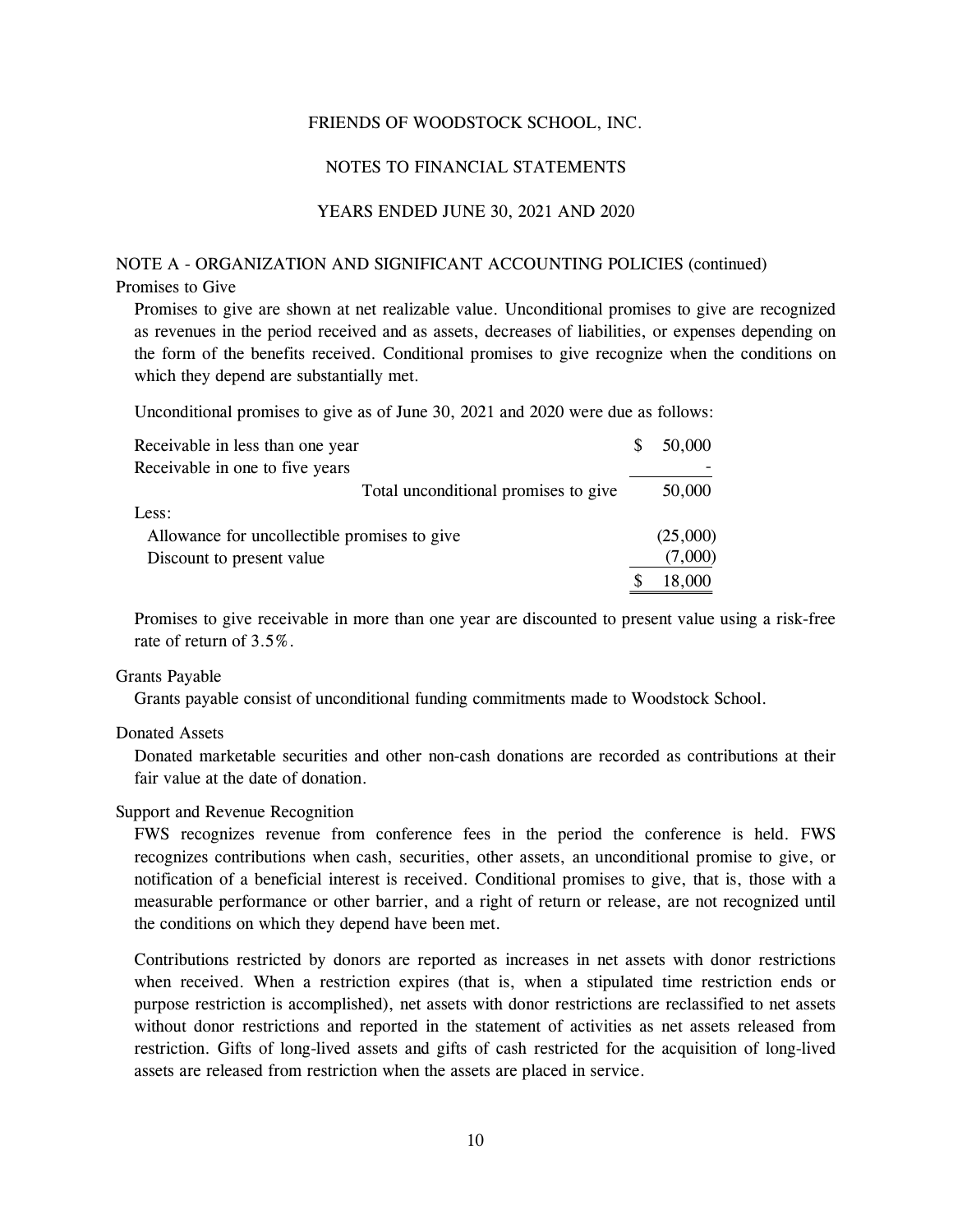# NOTES TO FINANCIAL STATEMENTS

#### YEARS ENDED JUNE 30, 2021 AND 2020

#### NOTE A - ORGANIZATION AND SIGNIFICANT ACCOUNTING POLICIES (continued)

#### Functional Allocation of Expenses

The costs of providing the various programs and other activities have been summarized on a functional basis in the statements of activities and of functional expenses. Where possible, specific expenses have been charged directly to the appropriate category. When functions are shared or costs are intermingled, expenses are allocated based on estimated percentage of time.

#### Use of Estimates

The preparation of financial statements in conformity with accounting principles generally accepted in the United States of America requires management to make estimates and assumptions that affect the reported amounts of assets, liabilities, and disclosures of contingent assets and liabilities at the date of the financial statements and the reported amounts of revenues and expenses during the reporting period. Actual results could differ from those estimates.

# NOTE B - ASSETS HELD IN TRUST

FWS is named as remainderman in certain charitable remainder trust agreements administered by others (life income gifts and life insurance policies). The terms of these agreements provide for the disbursement of the trust assets to FWS upon the death of the final beneficiary. During the life of the beneficiaries, certain payments are made from trust assets as prescribed in the agreements.

FWS is also the beneficiary of a perpetual trust (Hezlep Trust) administered by a third party. Under the terms of the agreement, interest and dividends are distributed to FWS on a quarterly basis. Assets held in trust are stated at fair value using the net present value of future cash flows, which approximates the value of the underlying investments held in the trust and is a level 3 input.

#### NOTE C - LIQUIDITY AND AVAILABILITY

Friends of Woodstock School (FWS) regularly monitors liquidity required to meet its operating and program needs, while striving to maximize the investment of its available funds. FWS has various sources of liquidity at its disposal including cash and cash equivalents, and an investment portfolio that can be liquidated to cash on a daily basis. For purposes of analyzing resources available to meet expenditures over a 12-month period, FWS considers all expenditures related to its ongoing needs.

Financial assets available for general expenditure, that is, without donor or other restrictions limiting their use, within one year of the balance sheet date, comprise of the following:

|                                                             | 2021                      | 2020        |
|-------------------------------------------------------------|---------------------------|-------------|
| <b>Total Financial Assets</b>                               | $$6,914,327$ \$ 6,226,998 |             |
| Less: Long term promises                                    |                           | (18,000)    |
| Less: Restricted by donor with time or purpose restrictions | (4,082,257)               | (3,659,211) |
| Financial assets available to meet cash needs for           |                           |             |
| general expenditures within one year                        | $$2,832,070$ $$2,549,787$ |             |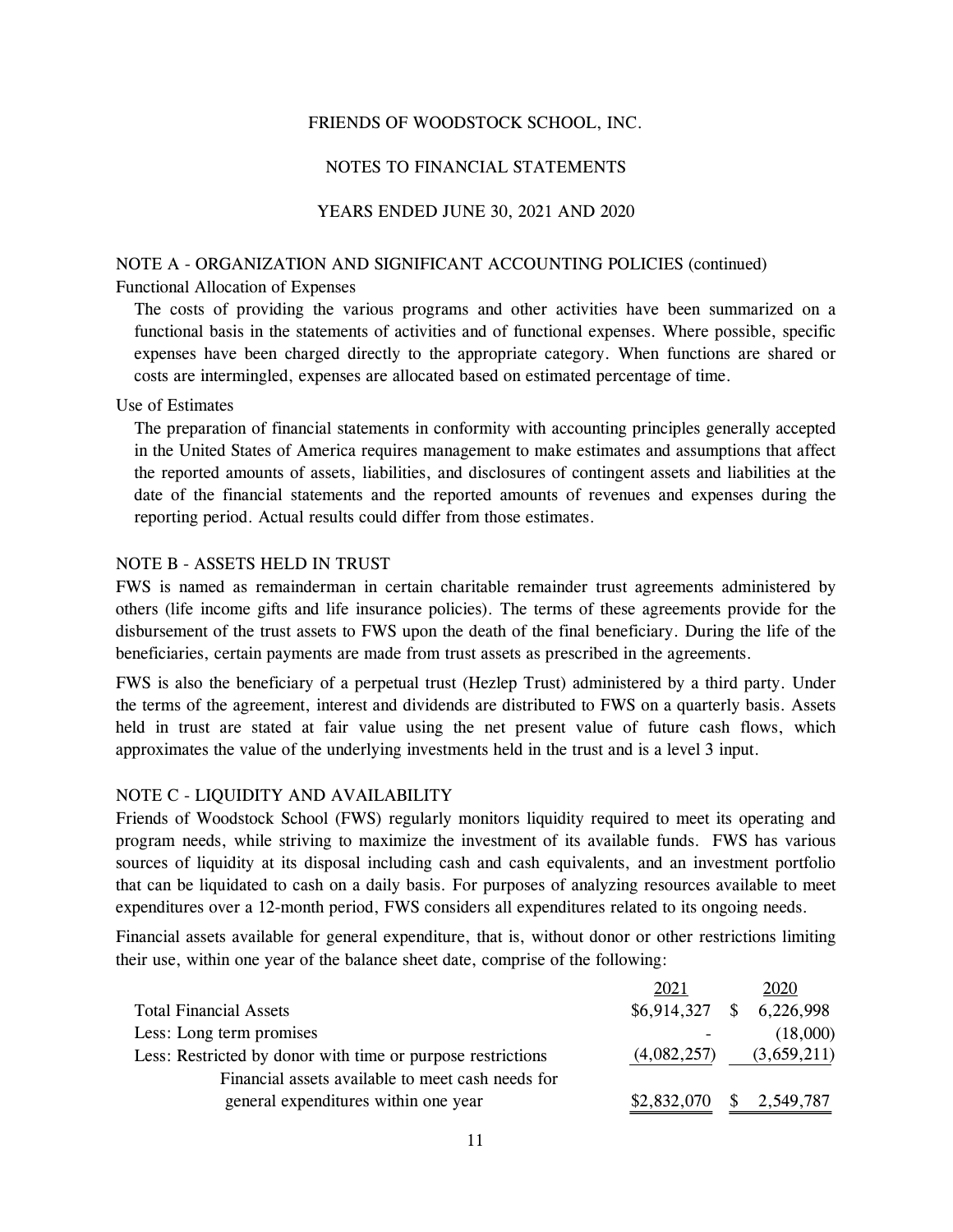# NOTES TO FINANCIAL STATEMENTS

# YEARS ENDED JUNE 30, 2021 AND 2020

# NOTE D - FAIR VALUE MEASUREMENTS

Fair value of assets measured on a recurring basis as of June 30 are as follows:

|                                        | Level of Fair Value Inputs |               |                  |                 |
|----------------------------------------|----------------------------|---------------|------------------|-----------------|
| As of June 30, 2021                    | (Level 1)                  | (Level 2)     | <u>(Level 3)</u> | <b>Total</b>    |
| <b>US Equity</b>                       | 1,778,755<br>\$            | <sup>\$</sup> | S                | \$<br>1,778,755 |
| <b>International Equity</b>            | 515,293                    |               |                  | 515,293         |
| Global High Yield Fixed Income Fund    |                            | 365,574       |                  | 365,574         |
| <b>Emerging Markets</b>                | 180,605                    |               |                  | 180,605         |
| <b>Intermediate Duration</b>           | 771,151                    |               |                  | 771,151         |
| <b>Global Equity</b>                   | 601,141                    |               |                  | 601,141         |
| Bernstein MML                          | 308,775                    |               |                  | 308,775         |
| Bernstein Multi-Manage Alternative     | 664,606                    |               |                  | 664,606         |
| Bernstein Intl. Equity                 | 539,635                    |               |                  | 539,635         |
| Global Fixed Income Funds              |                            | 756,766       |                  | 756,766         |
|                                        | 5,359,961                  | 1,122,340     |                  | 6,482,301       |
| Cash Surrender Value of Life Insurance |                            |               | 89,195           | 89,195          |
| <b>Hezlep Trust</b>                    |                            |               | 239,445          | 239,445         |
| Assets Held in Trust                   |                            |               | 328,640          | 328,640         |
| Total Assets Shown at Fair Value       | \$5,359,961                | \$1,122,340   | 328,640<br>S     | 6,810,941       |

|                                              |                  | Level of Fair Value Inputs |                  |                 |
|----------------------------------------------|------------------|----------------------------|------------------|-----------------|
| As of June 30, 2020                          | <u>(Level 1)</u> | (Level 2)                  | <u>(Level 3)</u> | <b>Total</b>    |
| <b>US Equity</b>                             | 1,504,047<br>\$  | \$                         |                  | \$<br>1,504,047 |
| <b>International Equity</b>                  | 467,618          |                            |                  | 467,618         |
| Global High Yield Fixed Income Fund          |                  | 310,137                    |                  | 310,137         |
| <b>Emerging Markets</b>                      | 141,182          |                            |                  | 141,182         |
| <b>Intermediate Duration</b>                 | 739,863          |                            |                  | 739,863         |
| <b>Global Equity</b>                         | 462,646          |                            |                  | 462,646         |
| <b>Bernstein FSOF II</b>                     | 151,177          |                            |                  | 151,177         |
| <b>Bernstein MML</b>                         | 266,967          |                            |                  | 266,967         |
| Bernstein Multi-Manage Alternative           | 601,670          |                            |                  | 601,670         |
| Bernstein Intl. Equity                       | 416,395          |                            |                  | 416,395         |
| Global Fixed Income Funds                    |                  | 758,971                    |                  | 758,971         |
|                                              | 4,751,565        | 1,069,108                  |                  | 5,820,673       |
| Cash Surrender Value of Life Insurance       |                  |                            | 93,756           | 93,756          |
| <b>Hezlep Trust</b>                          |                  |                            | 187,811          | 187,811         |
| <b>Assets Held in Trust</b>                  |                  |                            | 281,567          | 281,567         |
| Total Assets Shown at Fair Value \$4,751,565 |                  | \$1,069,108                | \$<br>281,567    | \$<br>6,102,240 |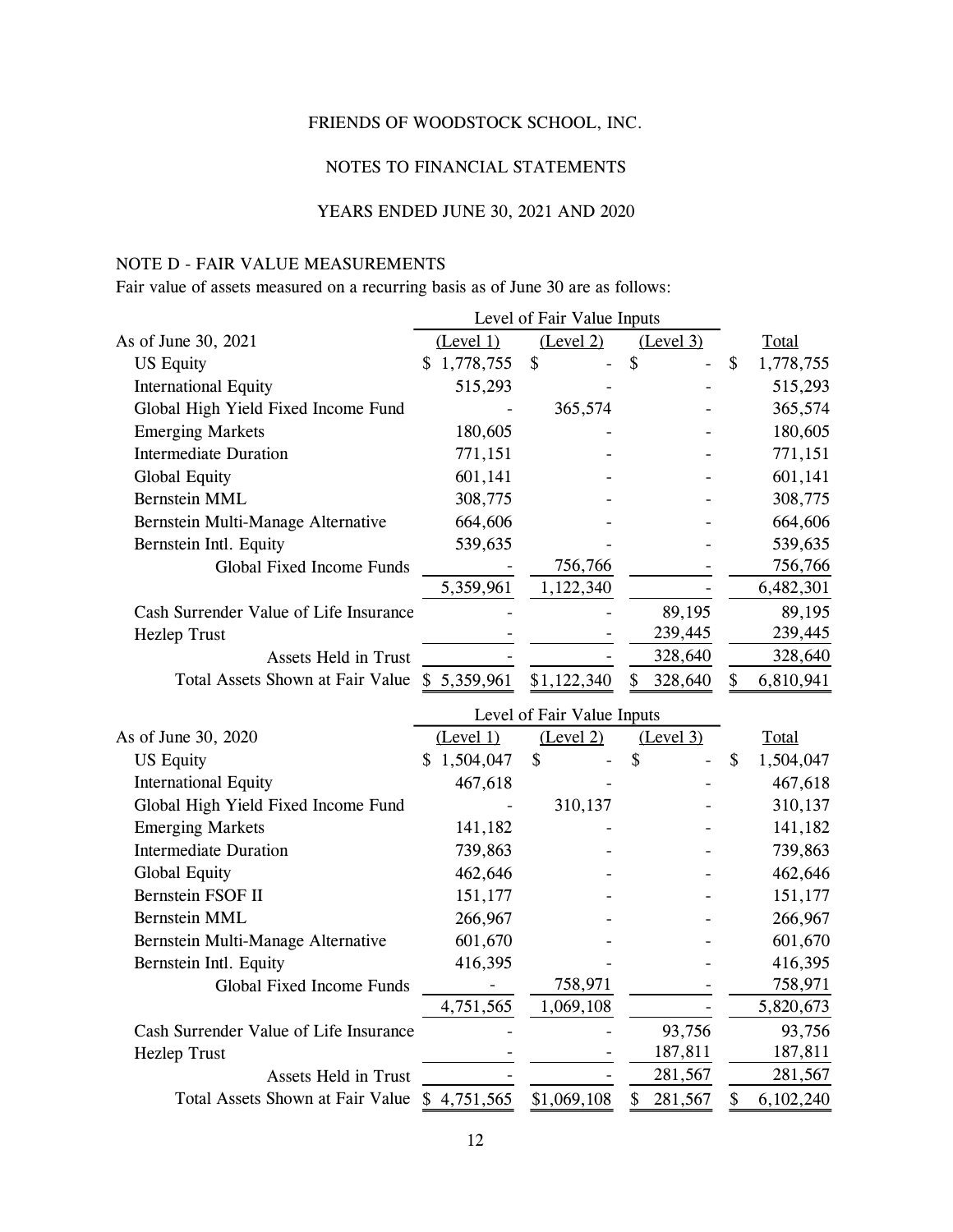#### NOTES TO FINANCIAL STATEMENTS

#### YEARS ENDED JUNE 30, 2021 AND 2020

#### NOTE D - FAIR VALUE MEASUREMENTS (continued)

Alternative investments consist of the Alliance Bernstein Unconstrained Bond Fund. This fund is valued at Net Asset Value and has been audited annually by Ernst and Young LLP. The objective of the fund is to generate income consistent with the preservation of capital. Investments in this category for which there is no readily determinable market value are classified as Level 3, as the valuation is based on significant unobservable inputs. The fair values of these investments have been estimated using the net asset value per share of the investments as provided by the fund manager. The investments have no restrictions on redemption.

|                                           |     | Cash           |     |         |               |           |
|-------------------------------------------|-----|----------------|-----|---------|---------------|-----------|
|                                           |     | surrender of   |     | Hezlep  |               |           |
|                                           |     | life insurance |     | trust   |               | Total     |
| Fair Value as of June 30, 2019            | \$. | 97,104         | \$. | 194,584 | <sup>\$</sup> | 291,688   |
| Additions (subtractions)                  |     |                |     |         |               |           |
| Total gain (loss) in change in net assets |     | (3,348)        |     | (6,773) |               | (10, 121) |
| Fair Value as of June 30, 2020            |     | 93,756         |     | 187,811 |               | 281,567   |
| Additions (subtractions)                  |     |                |     |         |               |           |
| Total gain (loss) in change in net assets |     | (4, 561)       |     | 51,634  |               | 47,073    |
| Fair Value as of June 30, 2021            |     | 89,195         |     | 239,445 | S             | 328,640   |

#### NOTE E - ENDOWMENTS

FWS' endowment funds consist of six individual funds established for the purpose of providing scholarships and other long-term needs. FWS' endowment funds include one Board-designated endowment fund and five donor-restricted endowment funds. As required by generally accepted accounting principles, net assets associated with endowment funds are classified and reported based on the existence of donor-imposed restrictions. FWS accounts for its endowments in accordance with the "Uniform Prudent Management of Institutional Funds Act," (UPMIFA) as stated in the Revised Code of Washington (RCW) 24.55.

#### Interpretation of Relevant Law

FWS has determined that requiring the preservation of the fair value of the original gift as of the gift date of the donor-restricted endowment funds absent explicit donor stipulations to the contrary is appropriate. As a result of this interpretation, FWS classifies as permanently restricted net assets (a) the original value of gifts donated to the permanent endowment, (b) original value of subsequent gifts to the permanent endowment, and (c) accumulations to the permanent endowment, as applicable, made in accordance with the direction of the applicable donor gift instrument at the time the accumulation is added to the fund.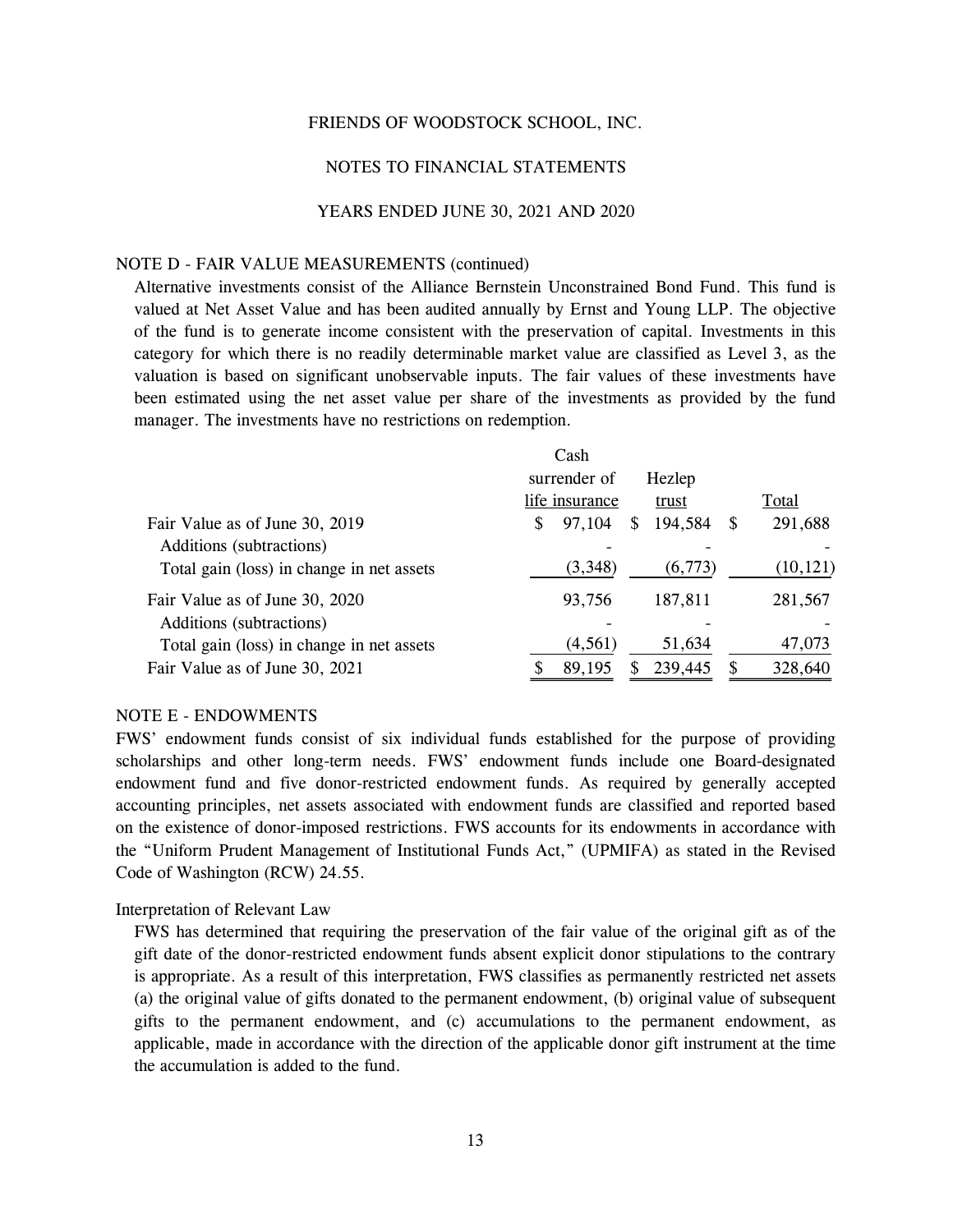# NOTES TO FINANCIAL STATEMENTS

#### YEARS ENDED JUNE 30, 2021 AND 2020

#### NOTE E - ENDOWMENTS (continued)

The remaining portion of the donor-restricted endowment fund that is not classified in permanently restricted net assets is classified as temporarily restricted net assets until those amounts are appropriated for expenditure in a manner consistent with the standard of prudence prescribed by UPMIFA.

In accordance with UPMIFA, FWS considers the following factors in making a determination to appropriate or accumulate donor-restricted endowment funds:

- (1) The duration and preservation of the fund.
- (2) The purposes of Friends of Woodstock School and the donor-restricted endowment fund.
- (3) General economic conditions.
- (4) The possible effect of inflation and deflation.
- (5) The expected total return from income and the appreciation of investment.
- (6) Other resources of Friends of Woodstock School.
- (7) The investment policies of Friends of Woodstock School.

#### Return Objectives and Risk Parameters

FWS has adopted investment policies for endowment assets that focus on long-term results. At a minimum, these policies attempt to provide a predictable stream of funding to programs supported by FWS while seeking to maintain the purchasing power of the endowment assets. Under the policy, the endowment assets are invested in a manner that is intended to produce maximum longterm total returns consistent with reasonable risk to principal for their asset category.

#### Strategies Employed for Achieving Objectives

To satisfy its long-term total return objectives, FWS relies on a total return strategy in which investment returns are achieved through both capital appreciation and current yield. FWS targets a diversified asset allocation and has taken steps to move toward alternative investments of up to 15% of the total portfolio while reducing fixed income to 25% of the portfolio. This transition in allocation is expected to occur over a two year period. To facilitate this transition, FWS created an Investment Committee consisting of current Board members. Asset allocation as of June 30, 2021 was 53% equities, 17% fixed income, 22% alternative investments, 3% emerging markets and real estate, and 5% cash.

FWS' investment policy guidelines are reviewed and reconfirmed or revised on at least an annual basis. Performance of FWS' investments is reviewed on a regular basis by the Investment Committee and reported to the Board of Directors.

FWS' Endowed Scholarship Funds were established by written agreements with the originating donors. Under the agreements, the corpus is protected in perpetuity and only the temporarily restricted portion of the fund can be spent unless authorized by the originating donor.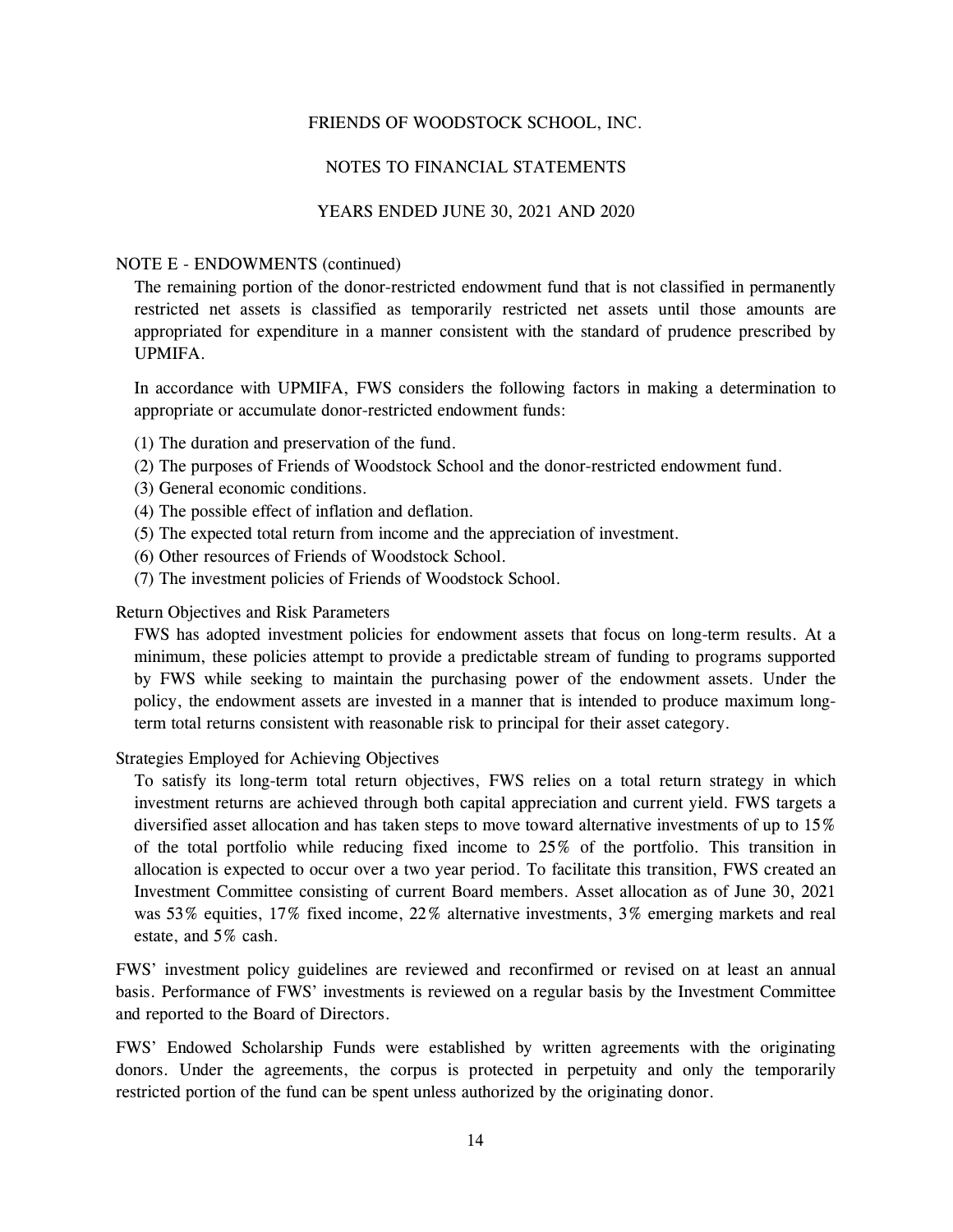#### NOTES TO FINANCIAL STATEMENTS

#### YEARS ENDED JUNE 30, 2021 AND 2020

#### NOTE E - ENDOWMENTS (continued)

The FWS Legacy Endowment (the Fund) was established to provide individuals the opportunity to make charitable gifts to FWS that will become a permanent, general endowment for FWS, and a living memorial to those expressing their support for FWS. The purpose of the Fund is to create earnings for distributions that further the charitable and educational purpose of FWS.

Donations to the Fund are permanently restricted and invested. A portion of each year's net investment income, equal to the fiscal year's CPI-U(0.2% as of June 30, 2020) plus 1% and known as the "hold back" is reinvested to prevent erosion of the historic dollar value of the Fund. The "hold back" is added to the historic dollar value, and reclassified as permanently restricted. The balance of the net investment income may be spent where most needed as determined by the Board of Directors.

Endowment net assets consist of the following on June 30, 2021:

|                                    | With donor restrictions |                          |              |             |        |              |    |           |  |
|------------------------------------|-------------------------|--------------------------|--------------|-------------|--------|--------------|----|-----------|--|
|                                    |                         | Without donor            |              | Purpose     |        | Perpetual in |    |           |  |
|                                    | restrictions            |                          | restrictions |             | nature |              |    | Total     |  |
| <b>Bishop Pickett Scholarship</b>  | \$                      | $\overline{\phantom{a}}$ | S            | 143,441     | S      | 169,390      | \$ | 312,831   |  |
| Joseph Schoonmaker Scholarship     |                         | $\overline{\phantom{a}}$ |              | 120,529     |        | 438,313      |    | 558,842   |  |
| Elizabeth Schillington Scholarship |                         | $\overline{\phantom{a}}$ |              | 37,521      |        | 67,104       |    | 104,625   |  |
| <b>KG Singh Scholarship</b>        |                         | $\overline{\phantom{a}}$ |              | 32,082      |        | 100,370      |    | 132,452   |  |
| <b>FWS Legacy Fund</b>             |                         | 90,419                   |              | 428,680     |        | 910,692      |    | 1,429,791 |  |
| Li Chu Scholarship Endowment       |                         | $\overline{\phantom{a}}$ |              | 261,142     |        | 647,915      |    | 909,057   |  |
| <b>Total Endowment Funds</b>       |                         | 90,419                   |              | \$1,023,395 |        | \$2,333,784  |    | 3,447,598 |  |

Changes in endowment net assets for the year ended June 30, 2021:

|                                     | With donor restrictions |        |              |             |              |    |            |  |
|-------------------------------------|-------------------------|--------|--------------|-------------|--------------|----|------------|--|
|                                     | Without donor           |        | Purpose      |             | Perpetual in |    |            |  |
|                                     | restrictions            |        | restrictions |             | nature       |    | Total      |  |
| <b>Endowment Net Assets</b>         |                         |        |              |             |              |    |            |  |
| Beginning of Year                   | \$                      | 71,059 | S.           | 524,768     | \$2,252,623  | \$ | 2,848,450  |  |
| <b>Investment Return</b>            |                         | 17,360 |              | 665,798     |              |    | 683,158    |  |
| Contributions                       |                         | 2,000  |              |             | 22,752       |    | 24,752     |  |
| Appropriated for Expenditures       |                         |        |              | (108, 762)  |              |    | (108, 762) |  |
| Transfer for Mandatory Accumulation |                         |        |              | (58, 409)   | 58,409       |    |            |  |
| Pledge Write-Off                    |                         |        |              |             |              |    |            |  |
| Endowment Net Assets - End of Year  | S                       | 90,419 |              | \$1,023,395 | \$2,333,784  | S  | 3,447,598  |  |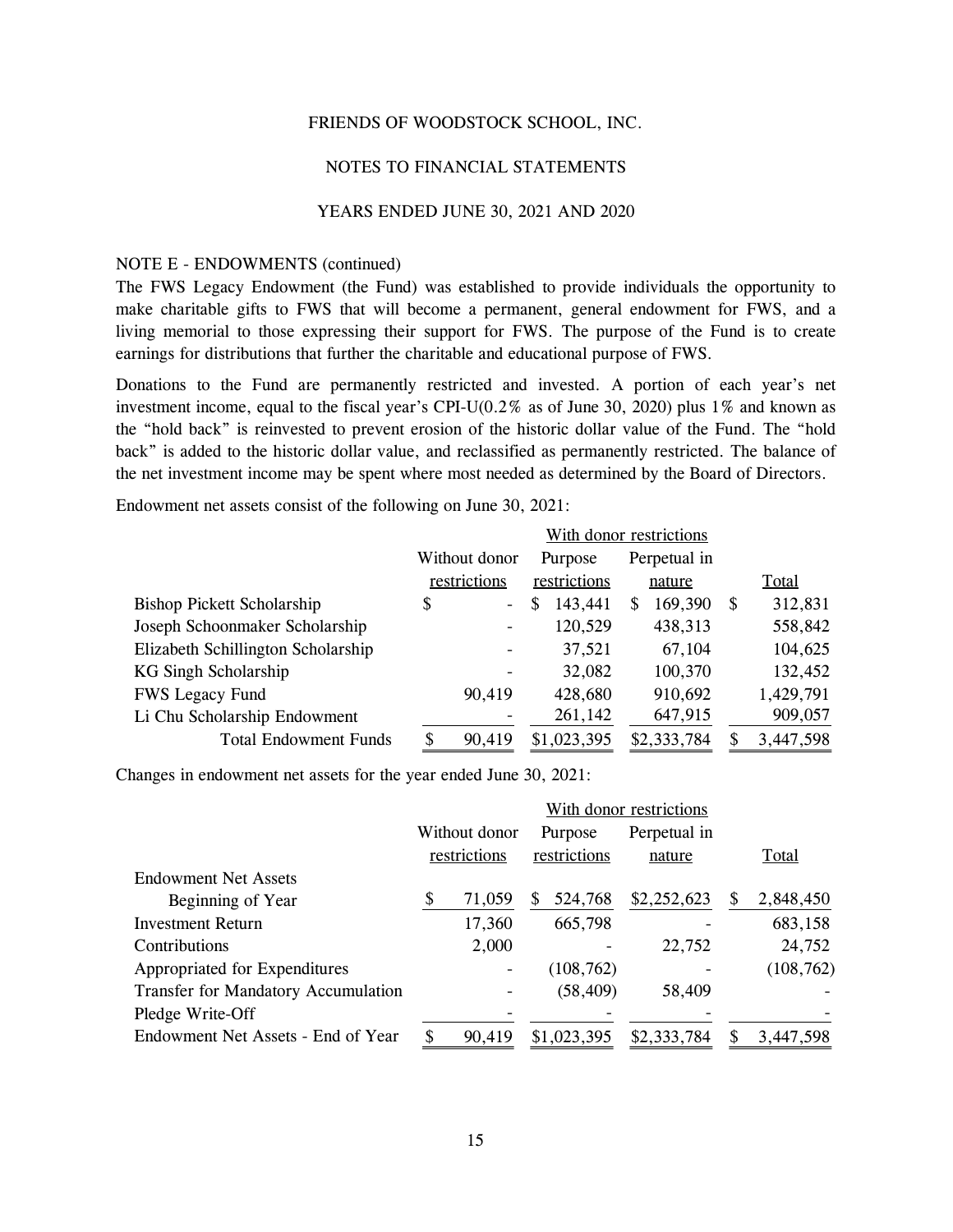# NOTES TO FINANCIAL STATEMENTS

#### YEARS ENDED JUNE 30, 2021 AND 2020

#### NOTE E - ENDOWMENTS (continued)

Endowment net assets consist of the following on June 30, 2020:

|                                    | Without donor restrictions |                              |              |         |              |             |    |           |
|------------------------------------|----------------------------|------------------------------|--------------|---------|--------------|-------------|----|-----------|
|                                    | Without donor              |                              | Purpose      |         | Perpetual in |             |    |           |
|                                    | restrictions               |                              | restrictions |         | nature       |             |    | Total     |
| <b>Bishop Pickett Scholarship</b>  | \$                         | $\blacksquare$               | S            | 91,486  | S            | 168,830     | \$ | 260,316   |
| Joseph Schoonmaker Scholarship     |                            | -                            |              | 29,781  |              | 419,236     |    | 449,017   |
| Elizabeth Schillington Scholarship |                            | $\qquad \qquad \blacksquare$ |              | 22,169  |              | 66,104      |    | 88,273    |
| <b>KG Singh Scholarship</b>        |                            | -                            |              | 12,238  |              | 100,370     |    | 112,608   |
| <b>FWS Legacy Fund</b>             |                            | 71,059                       |              | 223,749 |              | 850,168     |    | 1,144,976 |
| Li Chu Scholarship Endowment       |                            |                              |              | 145,345 |              | 647,915     |    | 793,260   |
| <b>Total Endowment Funds</b>       |                            | 71,059                       |              | 524,768 |              | \$2,252,623 |    | 2,848,450 |

Changes in endowment net assets for the year ended June 30, 2020:

|                                            | With donor restrictions       |                              |                         |           |                        |              |           |
|--------------------------------------------|-------------------------------|------------------------------|-------------------------|-----------|------------------------|--------------|-----------|
|                                            | Without donor<br>restrictions |                              | Purpose<br>restrictions |           | Perpetual in<br>nature |              | Total     |
| <b>Endowment Net Assets</b>                |                               |                              |                         |           |                        |              |           |
| Beginning of Year                          | \$                            | 70,494                       | \$.                     | 505,764   | \$2,223,430            | $\mathbb{S}$ | 2,799,688 |
| Investment return                          |                               | 565                          |                         | 21,856    |                        |              | 22,421    |
| Contributions                              |                               |                              |                         | 24,955    | 22,886                 |              | 47,841    |
| Appropriated for Expenditures              |                               | $\qquad \qquad \blacksquare$ |                         | (13,500)  |                        |              | (13,500)  |
| <b>Transfer for Mandatory Accumulation</b> |                               |                              |                         | (14, 307) | 14,307                 |              |           |
| Pledge Write-Off                           |                               |                              |                         |           | (8,000)                |              | (8,000)   |
| Endowment Net Assets - End of Year         |                               | 71,059                       |                         | 524,768   | \$2,252,623            | \$           | 2,848,450 |

## NOTE F - RISKS AND UNCERTAINTIES

In March 2020, the World Health Organization declared the outbreak of a novel coronavirus (COVID-19) as a pandemic which continues to spread throughout the United States. Management is continually evaluating the ongoing impacts of the COVID-19 pandemic and has concluded that while it is reasonably possible that the virus could have a negative effect on FWS' financial position change in net assets and cash flows, the specific impact is not readily determinable as of the date of these financial statements. The financial statements do not include any adjustments that might result from the outcome of this uncertainty.